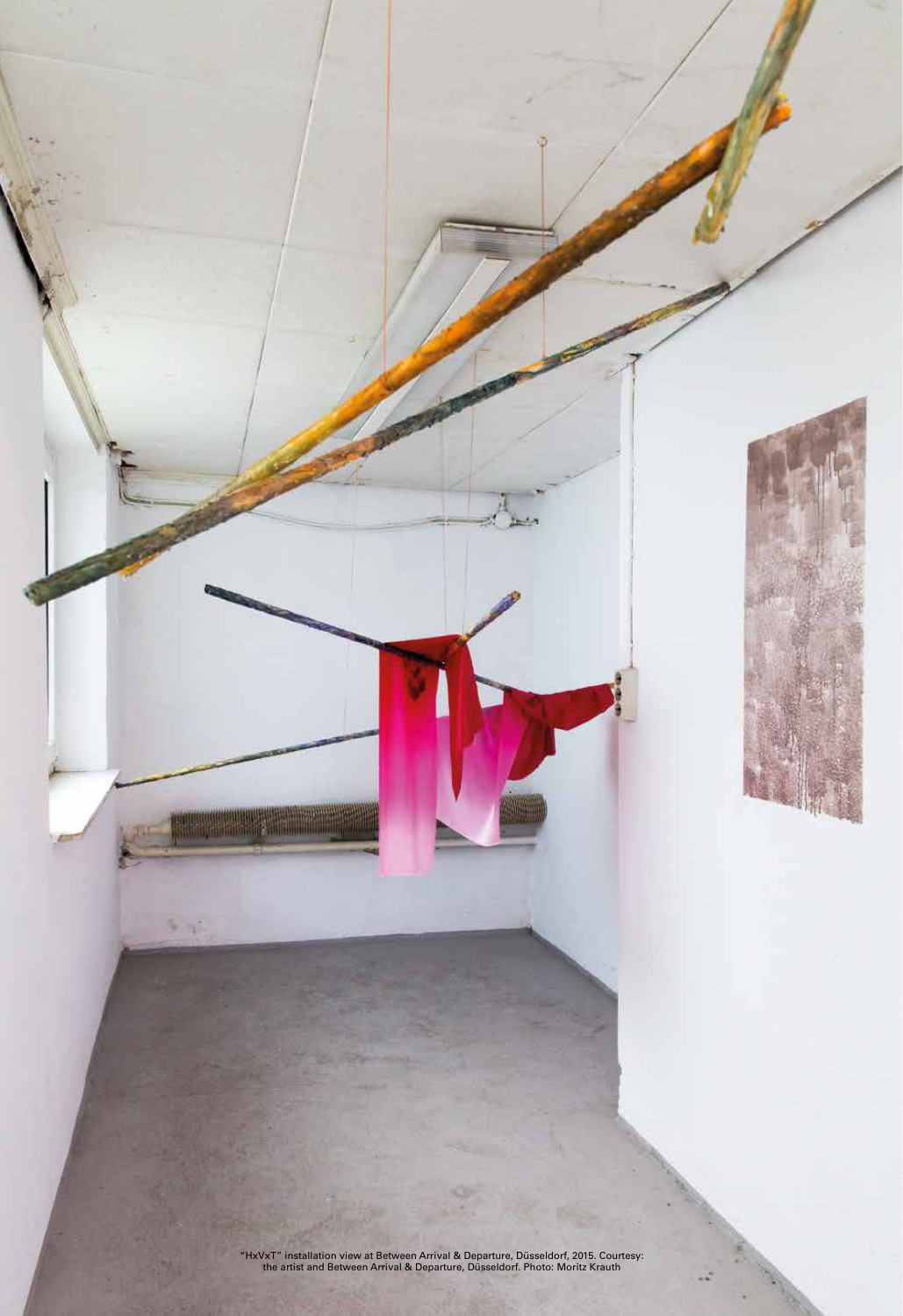# <sup>125</sup> UNBOUND S. LEHRER-GRAIWER

BY SARAH LEHRER-GRAIWER

**Kelly Akashi** (b. 1983) lives and works in Los Angeles. She works primarily with three-dimensional objects, most notably using wax, bronze, gelatin silver, and blown glass. Her work has recently been seen at Midway Contemporary Art in Minneapolis, François Ghebaly Gallery in Los Angeles, Michael Jon Gallery in Miami, Chateau Shatto in Los Angeles, Between Arrival & Departure in Düsseldorf, Tif Sigfrids in Los Angeles, and Wallspace in New York. She studied photography at Otis College of Art and Design in Los Angeles and fine arts at Städelschule in Frankfurt am Main, and received her MFA from University of Southern California in 2014.



*Be Me*, 2015. Courtesy: the artist and François Ghebaly Gallery, Los Angeles

# UNBOUND

Kelly Akashi's work has always reacted forcefully to architectural space. Recently, though, the artist has put aside production of site-responsive works to concentrate on the new perspective of space as a container. The volumetric take on space combines with the temporal aspect of objects the viewer is invited to perceive with sensual intensity.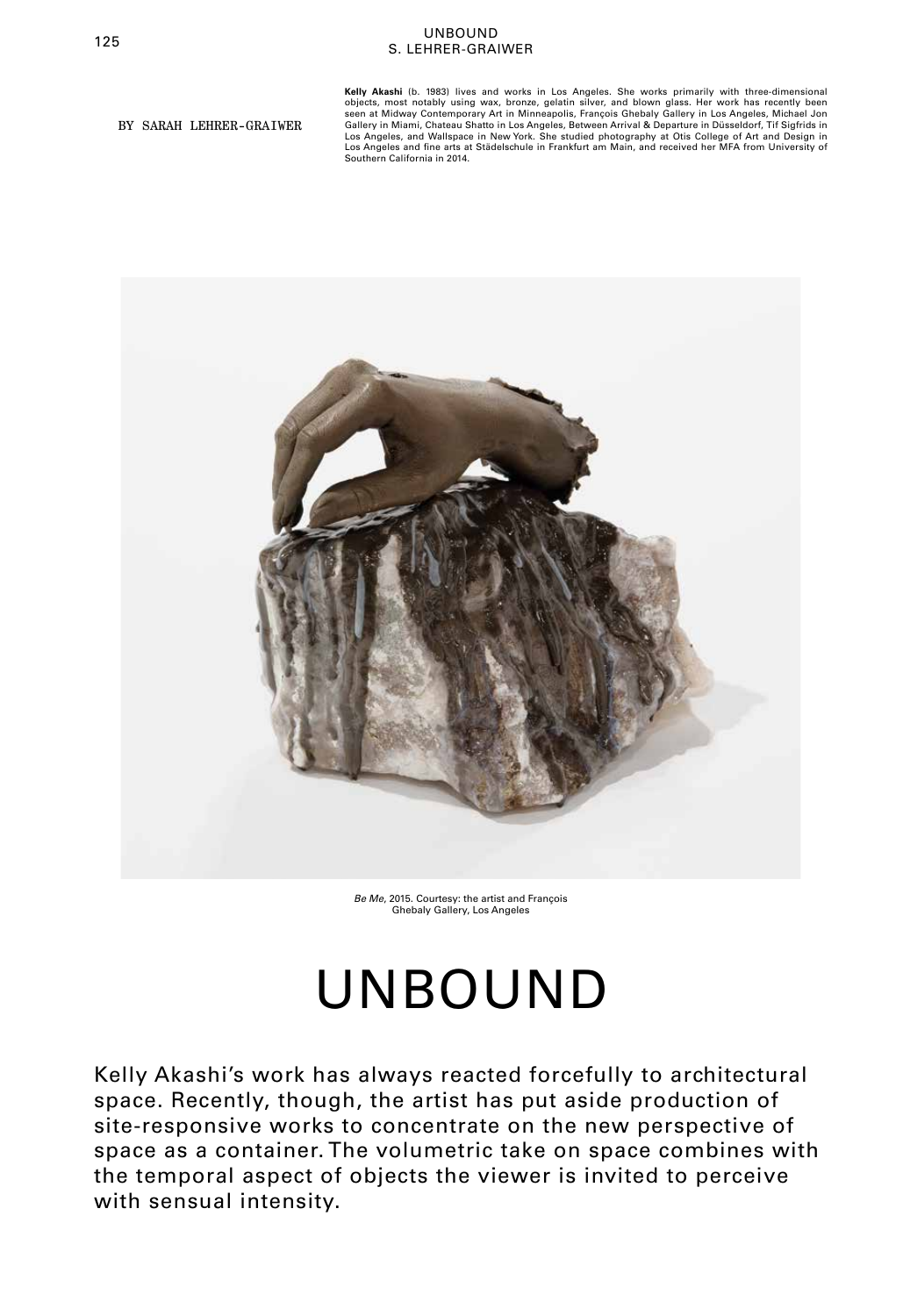

*Mirror Image*, 2014. Courtesy: the artist and François Ghebaly Gallery, Los Angeles. Photo: Joshua White

**SARAH LEHRER-GRAIWER**<br>Normally we would have this conversation in person, since we both live in Los Angeles and your studio is one of my favorite places to visit, but you are in Germany at the moment installing a show in Dusseldorf. What are you working on there? Can you describe the project, its components and thinking?

**KELLY AKASHI**<br>I really enjoy discussing the work in writing. The title of the show is "HxVxT", which is a play on a common Cartesian system of architectural measurement (height by width by depth). The space in which I install work has been of importance to me for some years now, and several previous works have developed from a response to nuisances in the architecture of the exhibition space. More recent works, such as *Ring* at Francois Ghebaly's gallery, began with an examination and meditation in the space to absorb its particularities. These two kinds of initial research are important as they specify both a visual and physical attentiveness, like an electric current that extends from inanimate and animate objects, in order to use these planes as a means of communication. While this kind of research has been useful in the development of what I call site-responsive works, in this show I am considering other means of perceiving space, beginning with a shift in seeing a room or exhibition space as a container. The V in the title stands for Volume, which allows me to focus on the content or chemical material within the container instead of focusing on its planes. These were the initial thoughts for the installation: to use materials that employ and communicate the material volume of a container. I studied water tower construction to develop my newfound perspective on the space as a container, and created an image of one for the website and exhibition press.

The T in the title stands for Time, a pretty leaky/slippery topic to tackle but one that greatly informs my objects. My background is in analog and then digital photography, with a focus on what I'll call candid documentation or performance photography. Before that it was classical piano, technically a percussion instrument, and complicated time signatures. Working with objects in time became necessary, as the representational quality of these other media was something I couldn't fully work with. The feeling of the content slipping away was overwhelming. Creating material objects that are conscious of that leakiness has been immensely satisfying. In "HxVxT" I used wax, silver gelatin and dust to notate the

## *di Sarah Lehrer-Graiwer*

**Il lavoro di Kelly Akashi ha sempre avuto una forte reazione al contesto architettonico. Recentemente, però, l'artista ha abbandonato la produzione di lavori** *site-responsive* **in favore di una nuova prospettiva: lo spazio come contenitore. La visione volumetrica dello spazio si coniuga con quella temporale degli oggetti che lo spettatore è invitato a percepire con sensuale intensità.**

**SARAH LEHRER-GRAIWER** Avremmo anche potuto condurre questa conversazione di persona, visto che viviamo tutte e due a Los Angeles e il tuo studio è un luogo che adoro. E invece ti trovi in Germania, per allestire una mostra a Düsseldorf. A cosa stai lavorando di preciso? Ti va descrivere il progetto, le sue componenti e tematiche?

**KELLY AKASHI** Mi piace molto analizzare il lavoro in forma scritta. Il titolo della mostra, "HxVxT", è ispirato alla nota formula cartesiana per misurare gli elementi architettonici (altezza per larghezza per profondità). Sono anni che lo spazio nel quale allestisco l'opera riveste un'importanza particolare e infatti molti dei miei lavori precedenti li ho sviluppati come reazione ai limiti architettonici dello spazio espositivo. Altri più recenti, come *Ring*, presentato alla galleria di Francois Ghebaly, sono nati da un'indagine e da una riflessione sullo spazio volta ad assimilarne le peculiarità. Questi due tipi di ricerca iniziale sono stati importanti perché manifestano una sensibilità sia visiva che fisica, come una corrente elettrica che emana da oggetti inanimati e animati e si serve di queste superfici come veicolo di comunicazione. Certo, questo tipo di ricerca mi è servita a sviluppare lavori che definisco *site-responsive*, nel senso che reagiscono al contesto, ma per questa mostra sto considerando altre modalità di percezione dello spazio, a cominciare da un nuovo modo di vedere una sala o uno spazio espositivo come contenitore. La "V" del titolo sta per Volume, e indica la mia attenzione per il contenuto o il materiale chimico presente nel contenitore più che per le sue superfici. Queste sono le riflessioni dalle quali ha presto spunto l'installazione: utilizzare materiali che occupano e comunicano il volume materiale di un contenitore. Per sviluppare questa nuova prospettiva dello spazio come contenitore ho studiato la struttura delle torri idriche e ne ho creato un'immagine per il sito web e per il comunicato stampa della mostra.

La "T" del titolo sta per Tempo, un tema abbastanza dispersivo/scivoloso da trattare, ma sempre molto presente nei miei oggetti. Io provengo dalla fotografia, prima analogica e poi digitale, con un interesse specifico per quella che definirei "candid documentation" o per la fotografia di performance. Prima ancora avevo studiato pianoforte classico, tecnicamente uno strumento a percussione dalle caratteristiche ritmiche complesse. Con il tempo ho sentito la necessità di lavorare con gli oggetti perché non riuscivo a rapportarmi come avrei voluto con la qualità rappresentativa di questi altri mezzi espressivi. Ero sopraffatta dalla sensazione del contenuto che scivolava via. Creare oggetti materiali che hanno consapevolezza di questa qualità dispersiva è stato incredibilmente gratificante. Per "HxVxT" ho utilizzato cera, gelatina d'argento e polvere per raccontare il viaggio dello spazio espositivo attraverso passato, presente e futuro: ho disseminato la polvere nello spazio attraverso una sensuale operazione di pulizia a mano con la seta per articolare il modo in cui si era depositata in passato; ho fatto colare la cera su barre stabilizzatrici per informare il presente congelato o il momento dell'allestimento; mentre ho applicato la gelatina d'argento, non preparata e non fissata, direttamente sulla parete per tracciare il tempo futuro o il potenziale sconosciuto dello spazio.

Anche il titolo mi pare divertente. Lo vedo come una formulazione abbreviata che significa la seconda dimensione (altezza)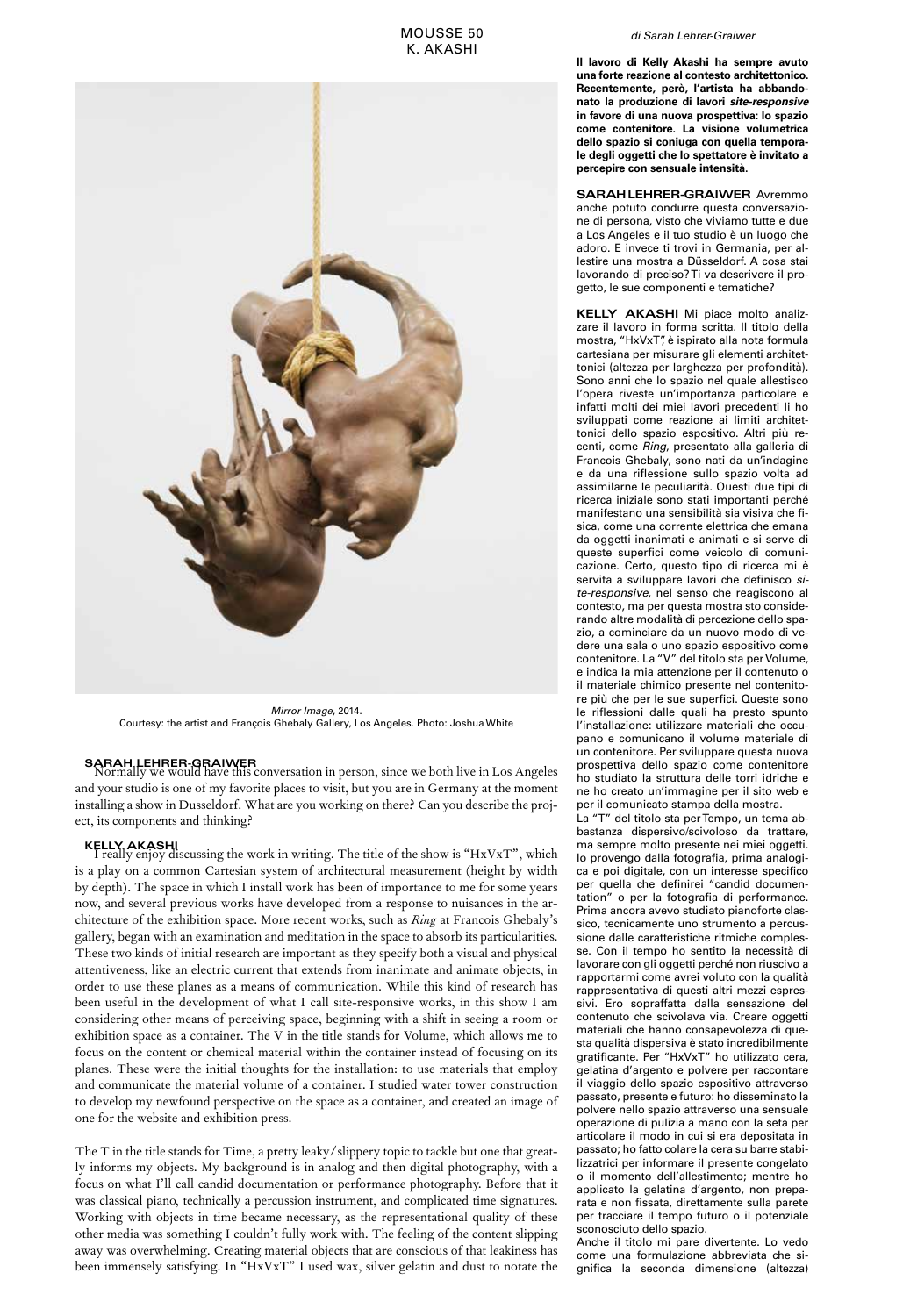*Candle Filter Structure (NE)*, 2015, "Xyzzy" installation view at Chateau Shatto, Los Angeles, 2015. Courtesy: the artist and François Ghebaly Gallery, Los Angeles. Photo: Elon Schoenholz

m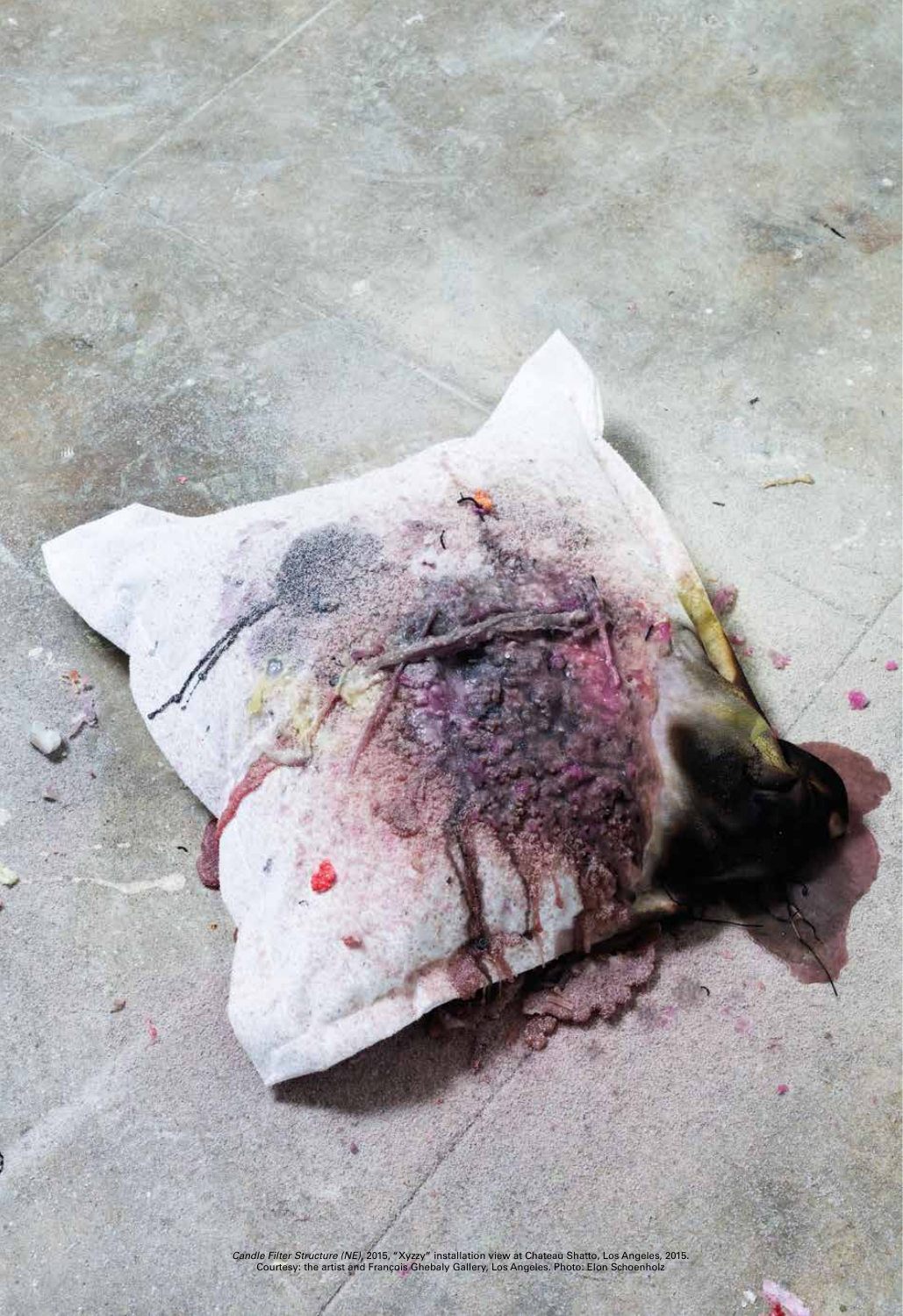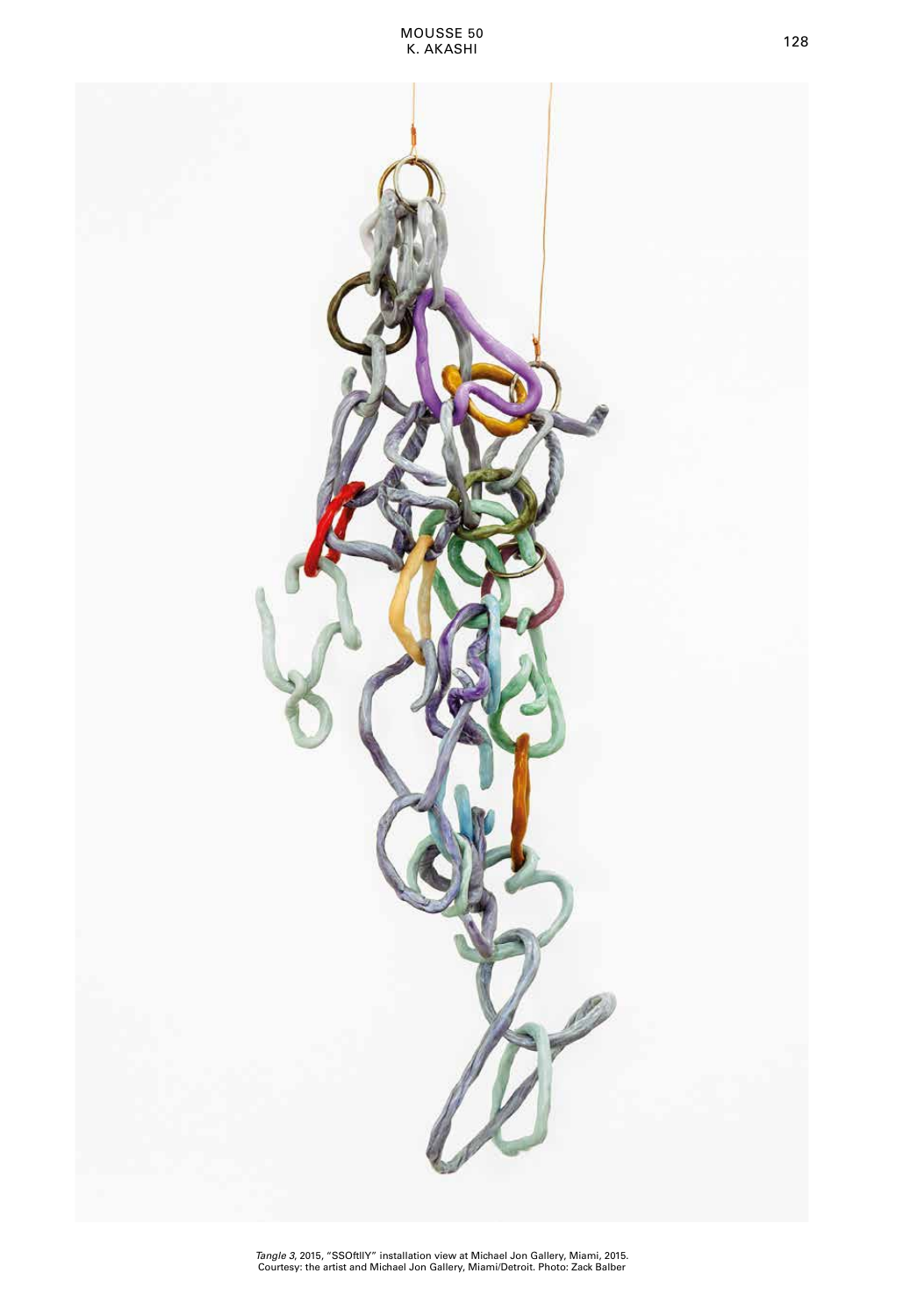## <sup>129</sup> UNBOUND S. LEHRER-GRAIWER

exhibition space's travel through past, present, and future: the dust was gathered through a sensual hand-cleaning of the space with silk to articulate its past accumulation; the wax was dripped on balancing rods to inform the frozen present or moment of installation; the unprocessed and unfixed silver gelatin was applied directly onto the wall to track the future time or unknown potential of the space.

I'm amused by the title as well. I see it as shorthand measurement for the second dimension (height) by the third dimension (volume) by the fourth dimension (time). It's not quite an absurd joke, but more about the exhibition's organizing principals getting "out there," leading to something that is harder to visually articulate or represent. It reminds me of what Sean Raspet and I found so useful about creating the text adventure game for our show at Chateau Shatto: an opportunity to document and communicate its visually inaccessible and fanciful aspects.

**SLG**Wow, I'm really interested in the way you describe this project tying together volumetric thinking about space and temporal thinking about objects. It is a fairly subtle perceptual shift, but refocusing one's experience of an interior on the volume being contained is a thrill and a recurring fantasy that diverts me, too. It's often easier to materially perceive the volume or mass of something when its contents are solid or liquid, as opposed to gaseous. This may be one place where thinking volumetrically connects to your interest in temporal processes. I'm thinking of your work with wax and making (and burning) candles. You've been



*Untitled Objects*, 2015, "SSOftllY" installation view at Michael Jon Gallery, Miami, 2015. Courtesy: the artist and Michael Jon Gallery, Miami/Detroit. Photo: Zack Balber

working a lot with wax for quite a few years now and it seems to me that the cyclical transformation of matter that material embodies—melting from solid to liquid, cooling back into a solid, liquefying again when the wick is lit, etc.—is able to capture in object-form a sense of temporary, mutable volumes and disappearing masses, often quite explicitly visualizing the "leakiness" of duration over time. Can you talk about how you started working with wax and what the attraction is? What has the material taught you?

**KA**That's really nice, that you ask what it has taught me. I have a hard time talking about the candles without considering them in all their shape-shifting states. I worked with wax as a result of making candles, so you could say that candles taught me the properties of wax: as accumulated or built up matter; as expended fuel; as a leaky, self-forming material. From these observations I've developed techniques, which can be seen in the root and nails of the hand casts: my use of shrinkage, ductility, and contamination in bronze casting, and the sustained memory of molten glass. Working with glass has shown me ways to advance the wax in turn, especially in regards to using air or breath. I've been careful to position myself as a conduit through which these materials speak to each other.

**SLG**<br>Apart, then, from considering your investigations with wax in terms of material states, I'm curious about the shapes that interest you. Whether in colored strands suspended from hanging structures or cast into bronze sculptures, your handmade candles are often snakelike forms that coil around themselves, twist into knots, tangle in clusters, and arc into backbends. There is a slithery and sinuous charge to these things—they are sensual and suggestive to the point of verging on the obscene, their long searching probes seeming to literalize physical insinuation.

moltiplicata per la terza (volume) e per la quarta (tempo). Non è affatto un gioco di parole assurdo ma una descrizione di come i principi organizzativi della mostra operino "nel mondo" traducendosi in ciò che è più difficile articolare o rappresentare visivamente. Mi ricorda l'avventuroso gioco testuale che Sean Raspet e io abbiamo trovato così utile per la nostra mostra da Chateau Shatto: un'opportunità di documentarne e comunicarne gli aspetti visivamente inaccessibili e fantasiosi.

**SLG** Wow, mi interessa molto il modo in cui descrivi questo progetto attraverso il legame tra visione volumetrica dello spazio e visione temporale degli oggetti. Si tratta di uno sfasamento percettivo piuttosto sottile ma davvero interessante perché ricalibra l'esperienza dell'interno sul volume che è contenuto: è una fantasia ricorrente che prende molto anche me. Spesso è più facile percepire materialmente il volume o la massa di una cosa se il suo contenuto è solido o liquido piuttosto che gassoso. Questa potrebbe essere una situazione in cui la visione volumetrica incontra il tuo interesse per i processi temporali. Penso al tuo lavoro con la cera e alla produzione di candele (che poi bruci). Ormai sono anni che lavori molto con la cera. Trovo che la capacità della cera di veicolare la trasformazione ciclica della materia — quando si scioglie e da solida diventa liquida, o raffreddandosi diventa solida, e poi ritorna liquida appena accendi lo stoppino, ecc. riesca a catturare in una forma oggetto la sensazione di volumi effimeri, mutevoli, e di masse che scompaiono, spesso visualizzando in modo esplicito la qualità "dispersiva" della durata nel tempo. Come hai cominciato a lavorare con la cera e perché ti attrae tanto? Cosa ti ha insegnato questo materiale?

**KA** Apprezzo molto che tu mi chieda cosa mi ha insegnato. Non riesco a parlare delle candele senza considerarle in tutti i loro stati di mutazione formale. Ho cominciato a lavorare con la cera quando producevo candele, quindi posso dire che sono state le candele a insegnarmi le proprietà della cera come materiale che si accumula o si costruisce; come carburante che si consuma; come materia che si disperde e si auto-forma. Queste osservazioni mi hanno portato a sviluppare le tecniche riscontrabili alla base e nelle unghie dei calchi della mano: l'uso della contrazione, della duttilità e della contaminazione nella fusione in bronzo e la memoria amplificata del vetro fuso. Anche lavorare con il vetro mi ha fatto scoprire altri modi di affinare la cera, in particolare utilizzando l'aria o il respiro. Ho cercato in particolare di posizionarmi come tramite attraverso il quale far parlare questi materiali tra loro.

**SLG** Oltre alle tue ricerche sulla cera e sui suoi stati materiali, mi piacerebbe sapere quali forme ti interessano. Ad esempio le candele fatte a mano, che appaiono come fili colorati che pendono da strutture sospese o come sculture in fusione di bronzo, assumono spesso forme a serpentina che si avvolgono su se stesse, si annodano, disegnano matasse e forme ad arco. Questi oggetti hanno una carica scivolosa e sinuosa — con le loro lunghe antenne curiose, che sembrano letteralmente insinuare fisicità, sono talmente sensuali e suggestive da sfiorare l'osceno. Lo stesso vale per i calchi delle tue mani che produci in questo momento —così eleganti con le loro dita sottili e unghie allungate. Penso in particolare a una bella mano di cera con l'indice che si protende dentro il lungo collo di un vaso o tubo in vetro soffiato. Il modo in cui i tuoi oggetti si relazionano ai corpi ha qualcosa di sessuale o una qualità che è profondamente, stranamente, anche sinistramente sexy. Si tratta di un effetto che ricerchi deliberatamente? Rischiando di fare appello a categorie di auto-identificazione sempre più destabilizzate, mi chiedo se il genere e una certa esperienza del tuo corpo giocano un ruolo rilevante quando produci gli oggetti in studio. Come vedi il rapporto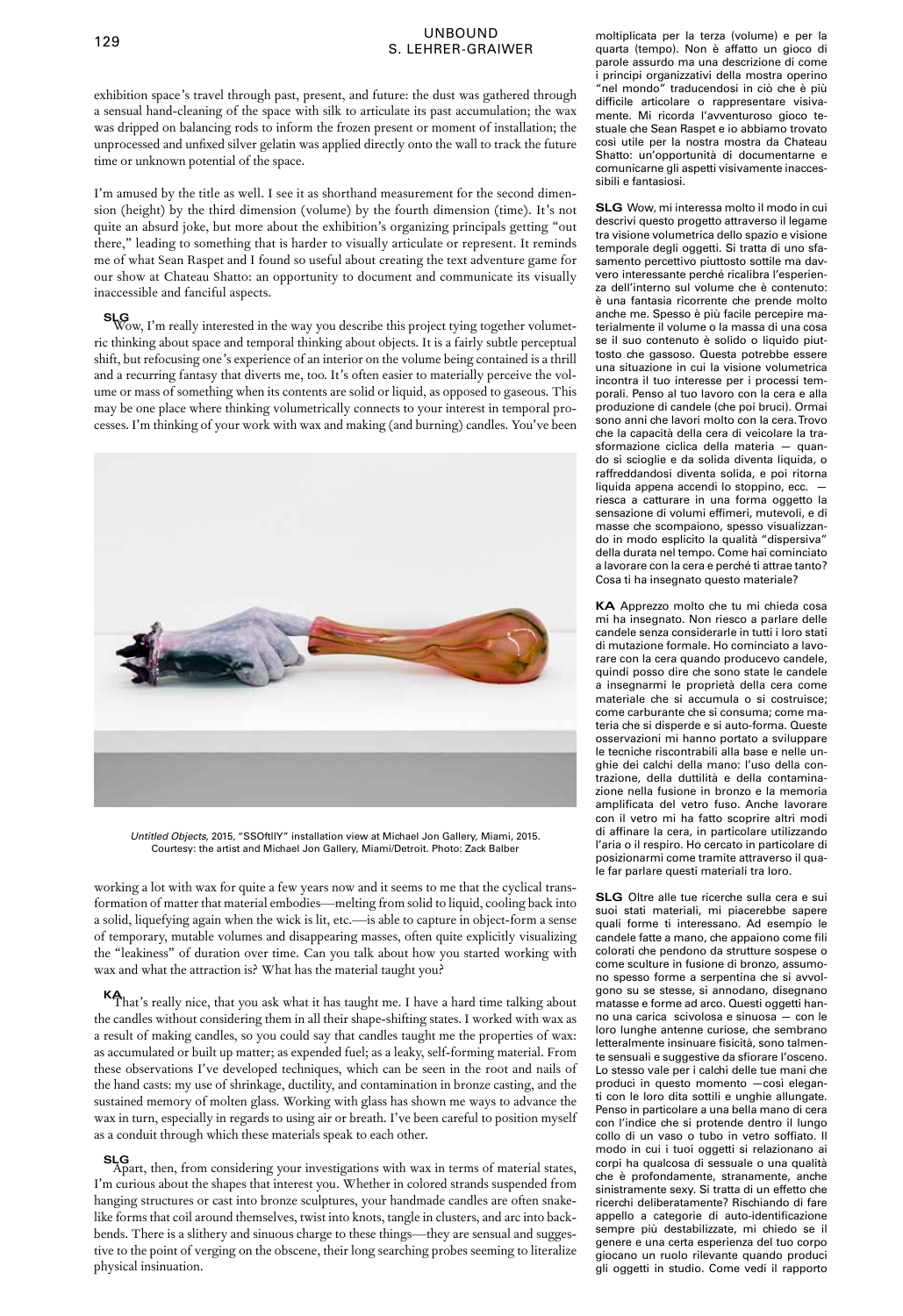## K. AKASHI

The same is true of the casts you've been making of your own hands—distinctively elegant with slender fingers and long nails. I'm thinking in particular of a beautiful wax hand with the pointer finger extended into the long neck of a hand-blown glass vase or pipe. Something sexual, or deeply, strangely, even sinisterly sexy is going on in the way your objects relate to bodies. Is it a deliberate effect or concern? Not to resort to increasingly destabilized categories of self-identification, but is gender and an experience of your body an important frame for making things in the studio? How do you think about the cast hands functioning in relation to your handmade candle and glass forms?

**KA** have always put a lot of spirit into the displays. I think they are a useful part of the work and also allow for a translation or collision of ideas that create stimulating relationships. Applying different display strategies has helped me to materialize how a person will experience the presence of the objects within their body. Working with this means of communication is important to me; it simply asks that the viewer be present with the objects in the space, and it does not necessarily call for additional external knowledge.

*Untitled Objects*, the work to which you refer, was in a solo show at Michael Jon Gallery in Miami that I titled "SSOftllY". For this show, I focused on works that communicated to or through the body, and what developed was a selection of objects that are distinctly sensual. Written phonetically to reflect the movements of the tongue, the spelling of the show's title indicated a particular interest in the objects' somatic reception. ("Softly" also denotes a sensual affect to any verb.) *Untitled Objects* was a point of useful amusement among the show›s selection of objects, useful in the sense that including the hand allowed me, as a viewer, to embody the glass. There is heavy symbolism in depicting insertion through openings, not



*Ring* (details), 2015, "SOGTFO" installation view at François Ghebaly Gallery, Los Angeles, 2015. Courtesy: the artist and François Ghebaly Gallery, Los Angeles. Photo: Robert Wedemeyer

only sexual orifices but also through the pupils and ears. There is an object that passively receives (hopefully by active choice) and another form enters and shapes its interior. I don't mean for the action to sound so material, but I am struggling for the language to describe it immaterially without referring to information or data, which is too constrictive.

For example, in recent years I became extremely sensitive to my inability to close my ears, which led me to really question the manipulative nature of sound. From talking with other artists, I have learned that it is incredibly uncommon not to listen to music in the studio, but I cannot bear to listen to music as it seems the same as working with somebody else's large sculpture in the center of the room.

I try to pay attention to the way my body receives experiences and information. There is a Mike Kelley statement, from an interview with Isabelle Graw in his Phaidon monograph that I have thought about for years:

"I use various strategies to give a sense of cohesion to the viewer. An image or color might reappear again and again; a given theme might be constantly referenced, and I might use comfortable formal placements or traditional decorative approaches to achieve this. These elements are just visual communication devices so that the viewer doesn't perceive the work as a random accumulation."

**KA** Ho sempre cercato di portare un carica di spirito negli allestimenti che, credo, contribuiscano in modo importante al lavoro, oltre a facilitare la traduzione o la collisione delle idee in relazioni stimolanti. L'applicazione di diverse strategie compositive mi ha aiutato a dare concretezza al modo in cui lo spettatore percepirà la presenza degli oggetti dall'interno del proprio corpo. Per me è importante lavorare con questa modalità comunicativa: richiede semplicemente che lo spettatore sia presente con gli oggetti nello spazio senza che fare appello ad alcuna conoscenza esterna supplementare.

*Untitled Objects*, l'opera di cui parli, faceva parte di una personale alla Michael Jon Gallery di Miami che ho intitolato "SSOftllY". Per quella mostra volevo dare spazio a lavori capaci di comunicare con il corpo o attraverso il corpo, per questo ho sviluppato una serie di oggetti dalla carica decisamente sensuale. Il titolo della mostra, trascritto foneticamente per articolare i movimenti della lingua, manifestava un interesse particolare per la percezione somatica degli oggetti ("Softly", cioè "morbidamente", denota anche un'accezione sensuale applicabile a qualsiasi verbo). Nel gruppo di oggetti scelti per la mostra, *Untitled Objects*  rappresentava un punto di utile divertimento: utile perché includervi una mano avrebbe consentito allo spettatore di "entrare in contatto" con il vetro. Rappresentare la penetrazione at-



traverso aperture non solo sessuali, anche attraverso le pupille e le orecchie, richiama un simbolismo particolarmente forte. C'è un oggetto che riceve passivamente (si spera per scelta attiva) e un'altra forma che entra e dà forma al suo interno. Non è mia intenzione descrivere un'azione in senso così materiale: vorrei, anzi, portare il linguaggio a descriverla in modo immateriale senza utilizzare informazioni o dati che la vincolerebbero eccessivamente.

Ad esempio, negli ultimi anni ho sviluppato un'estrema consapevolezza dell'incapacità di chiudere le orecchie, e questo mi ha portato a esplorare in modo specifico la natura manipolatrice del suono. Parlando con altri artisti, mi sono resa conto che è incredibilmente raro non sentire musica in uno studio: io, invece, non riesco proprio ad ascoltarla, perché mi sembra di lavorare con un'enorme scultura di qualcun altro al centro della stanza.

Cerco di fare attenzione al modo in cui il mio corpo riceve le esperienze e le informazioni. Sono anni che ripenso a una cosa che ha detto Mike Kelley in un'intervista con Isabelle Graw pubblicata nella monografia che gli ha dedicato Phaidon:

"Uso strategie diverse per offrire una sensazione di coerenza allo spettatore. Un'immagine o un colore che ricompaiono ripetutamente, o un tema al quale ritorno continuamente, e per realizzare questo effetto mi capita di usare allestimenti formali rassicuranti o modalità decorative tradizionali. Questi non sono altro che dispositivi visivi che consentono allo spettatore di non percepire l'opera come un accumulo casuale."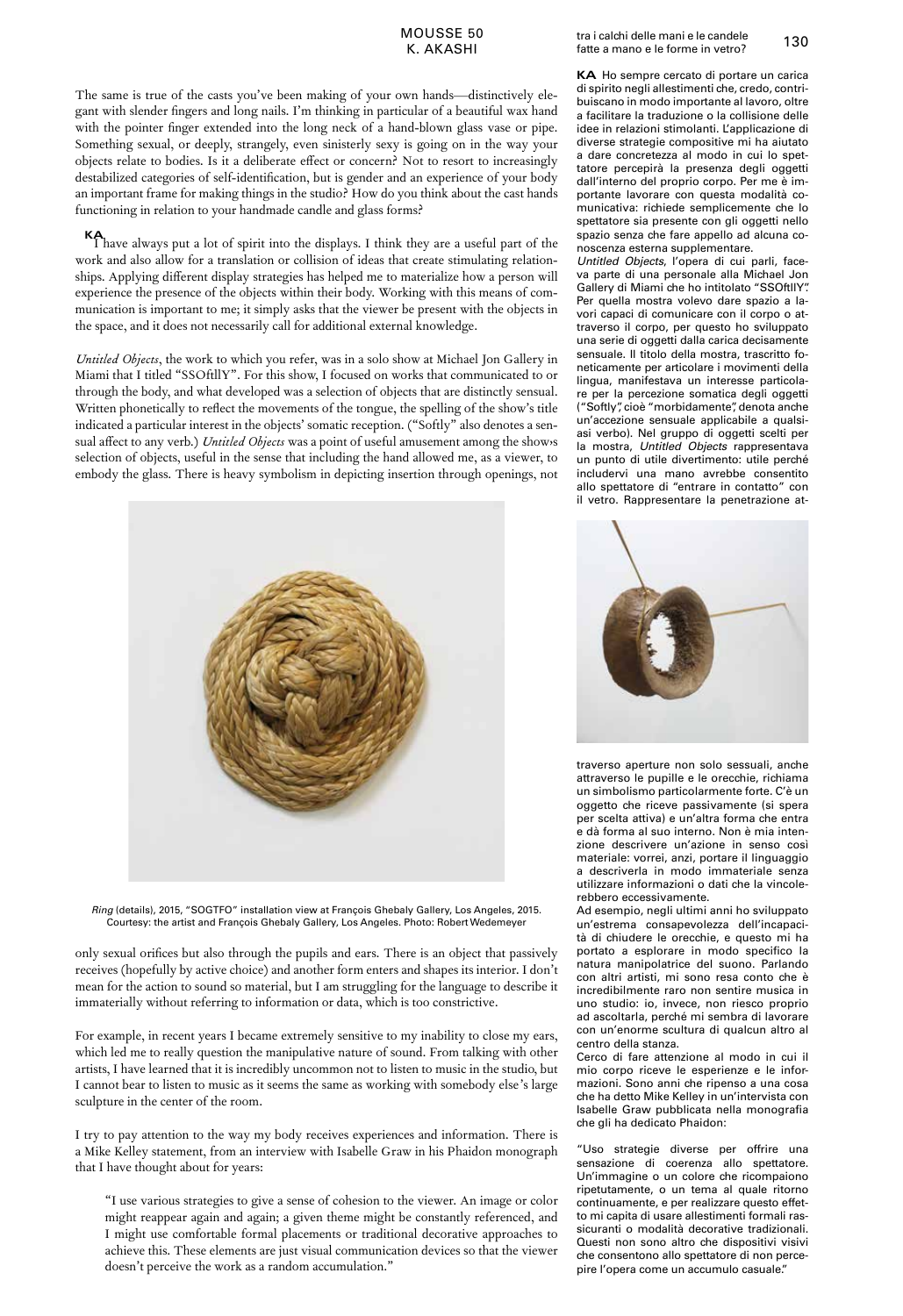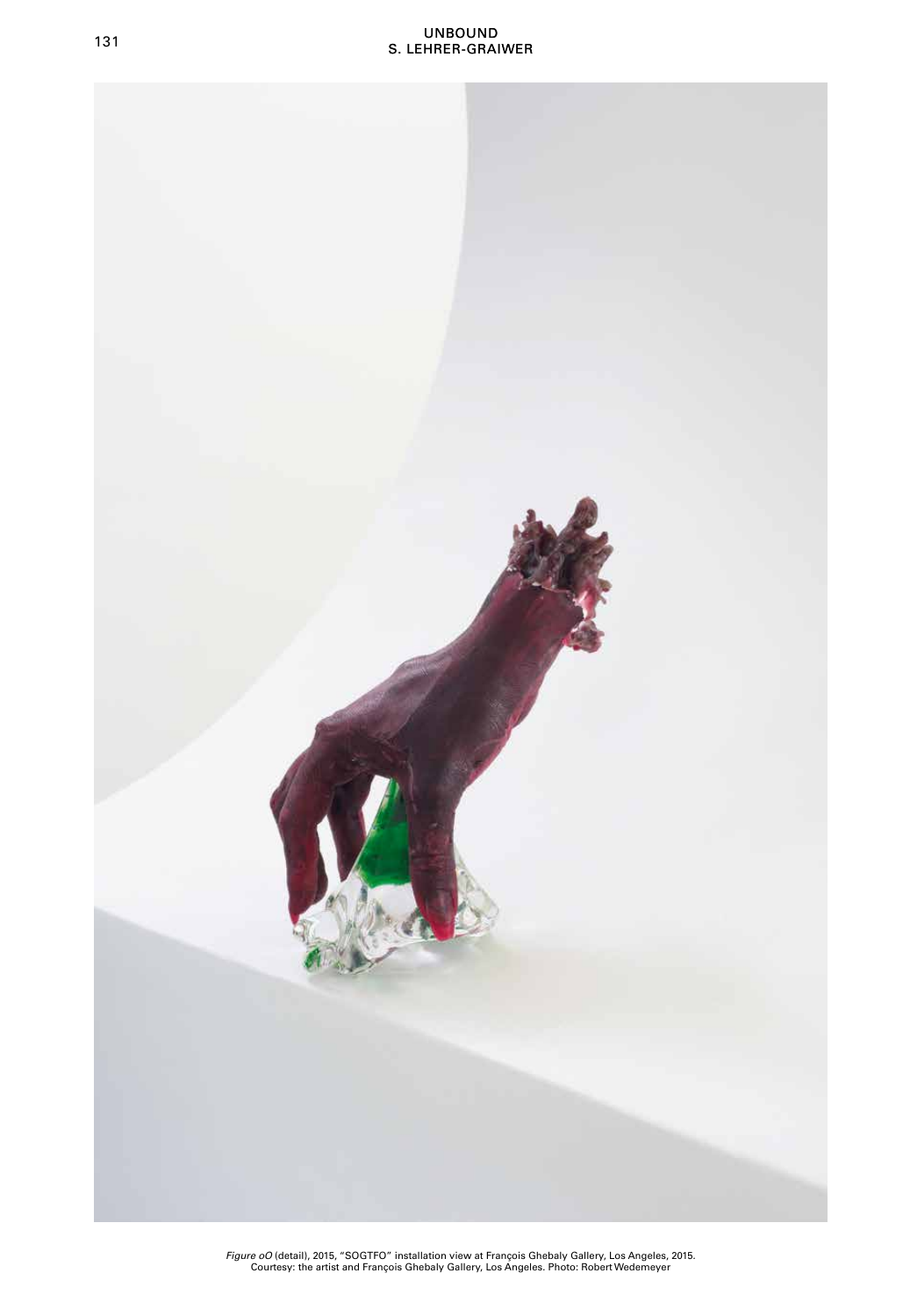

*Downtime Machine*, 2015, "Can't Reach Me There" installation view at Midway Contemporary Art, Minneapolis, 2015. Courtesy: the artist; François Ghebaly Gallery, Los Angeles; Midway Contemporary Art, Minneapolis. Photo: Caylon Hackwith